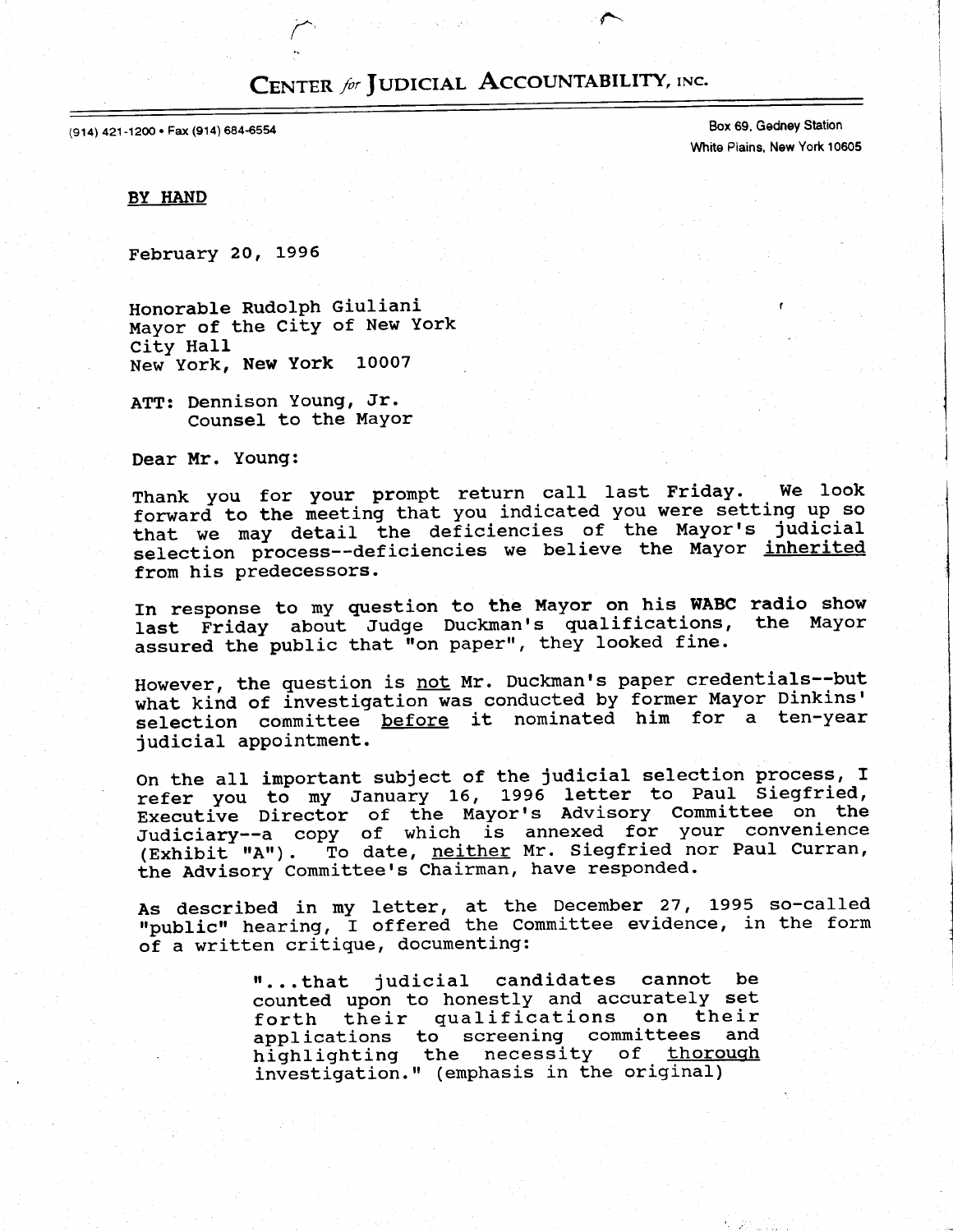It would appear that the Mayor's Advisory Committee is unequipped to undertake such thorough investigation inasmuch as its investigative responsibilities are primarily reposed in Mr. Siegfried, who says he is unassisted by any legal staff. It may be surmised that Mr. Siegfried's unwillingness to discuss with us the Committee's investigative procedures--as set forth in my<br>January 16, 1996 letter--reflects his awareness of their 1996 letter--reflects his awareness of their superficial and inadequate nature.

Indeed, it may further be surmised that the reason the Mayor's Advisory Committee on the Judiciary and the City Bar's Committee on the Judiciary use a standard of "adequacy", rather than excellence, in recommending reappointment of sitting judges--by which they reportedly mean judges who have not done anything<br>"egregiously wrong"--is because neither committee has the investigative capacity (or desire) to unearth anything but misconduct that is so egregious as to have been publicized.

Because the Mayor's Advisory Committee on the Judiciary and the City Bar are not in a position or willing to meaningfully investigate judicial qualifications, they need the public to come forward with information bearing upon the qualifications of<br>candidates being screened. Yet, the self-imposed candidates being screened. Yet, the self-imposed<br>"confidentiality" of judicial selection procedures prevents that<br>from happening. The public cannot come forward because the The public cannot come forward because the identities of the candidates being reviewed are kept secret This is more fully described in my Letter to the Editor, "No Justification for Process's Secrecy", published in the <u>New Yor</u> Law Journal on January 24, 1996 (Exhibit "B").

Inevitably, deficient judicial selection processes produce judges who are incompetent, corrupt, and abusive--judges who abuse their discretion, flout controlling law, and engage in arbitrary, tyrannical, and otherwise wrongful on-the-bench conduct.

As I emphasized in my testimony at the December 27, 1995<br>"public" hearing, adequate pre-nomination screening of judicial<br>candidates is absolutely critical since, once judges are is absolutely critical since, once judges are appointed to the bench, it is all but impossible to remove them-no matter how unfit they are. This is because the public agency constitutionally created to monitor our judiciary, the New York<br>State Commission on Judicial Conduct, has subverted its State Commission on Judicial Conduct, has subverted its<br>constitutional and statutory duty to investigate faciallyand statutory duty to investigate faciallymeritorious complaints. Instead, it dismisses such complaint without investigation--even where they are detailed, documented and establish, prima facie, unethical and criminal conduct by sitting judges and would-be judges. In that regard, as part of my testimony, r incorporated by reference my Letter to the Editor, "Commission Abandons Investigative Mandate", published in the August 14, 1995 New York Law Journal (Exhibit "C").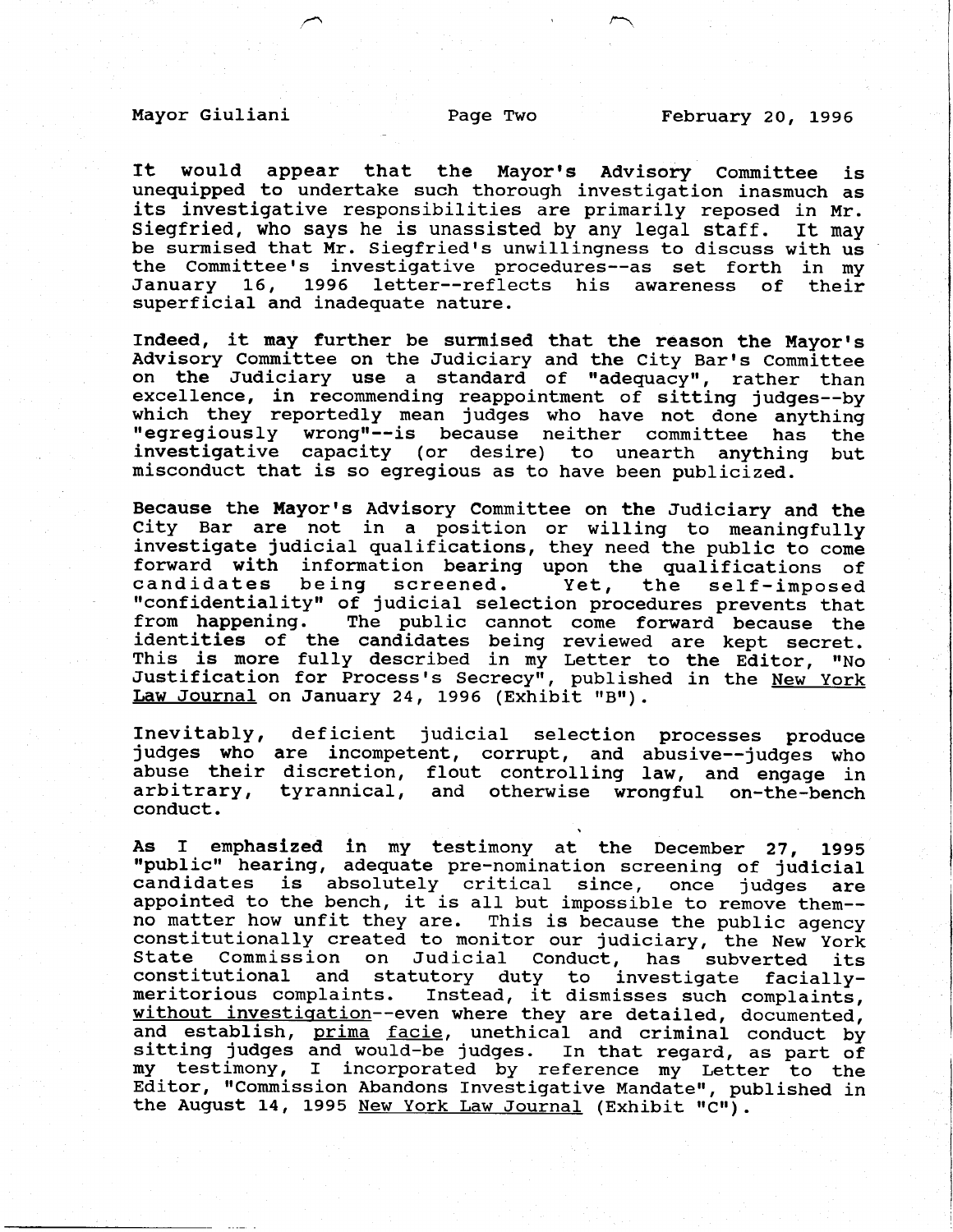We do not know if misconduct complaints against Judge Duckman were ever filed with the Commission on Judicial Conduct. However, the Commission routinely dismisses, without investigation, abuse of discretion complaints--as well as complaints alleging wilful disregard of black-letter law by<br>judges. This, notwithstanding that such complaints are within This, notwithstanding that such complaints are within the Commission's disciplinary jurisdiction--as may be seen from the enclosed Pace Law Review article written by the Commission's Administrator, Gerald Stern. (Vol 7, Number 2, Winter 1987, "Is Judicial Discipline in New York State a Threat to Judicial Independence?) .

If, as appears, Judge Duckman has abused his discretion in the case that resulted in the tragic death of a young woman named Galina Komar, we commend Mayor Giuliani for calling for Judge<br>Duckman's removal. However, the problem extends beyond Judge Duckman's removal. However, the problem extends beyond Judge<br>Duckman. There are other iudges who are far, far worse than There are other judges who are far, far worse than Judge Duckman. A "tip of the iceberg" sampling of what New Yorkers have been and are subjected to may be gleaned from Jack<br>Newfield's series "New York's Ten Worst Judges". For your Newfield's series "New York's Ten Worst Judges". convenience, copies of the 1993 and 1995 series, which appeare in the <u>New York Post</u>, are annexed as Exhibits "D" and "F". You will note that the 1993 series ended with an article containing pertinent comment from then "mayoral hopeful" Rudolph Giuliani (Exhibit "E") and that the 1995 series closed with a Post editorial "Who Judges the Judges?" (Exhibit "F"), accusing the Conmission of protectionism:

> "To be sure, the commission is hell on wheels when it comes to disciplining rural justices<br>of the peace and other small-town peace and other small-town magistrates, many of whom are not lawyers. The next time it comes to New york City to do serious business, however, will be the first<br>time it does so." (emphasis in the (emphasis in the original).

The innocent victims of this City's run-a-muck judges, who have not suffered loss of life in a literal sense, expect Mayor Giuliani to come out against the judges who have destroyed their lives--as he is doing now in calling for Judge Duckman's<br>impeachment. They expect the Mayor to take the lead in calling They expect the Mayor to take the lead in calling for decisive action against the Commission on Judicial Conduct when--as now--he is presented with prima facie evidence that it covers up criminal conduct by sitting judges, far more heinous and corrupt than anything contemplated by the Post's editorial or reported on in its "Ten Worst" series.